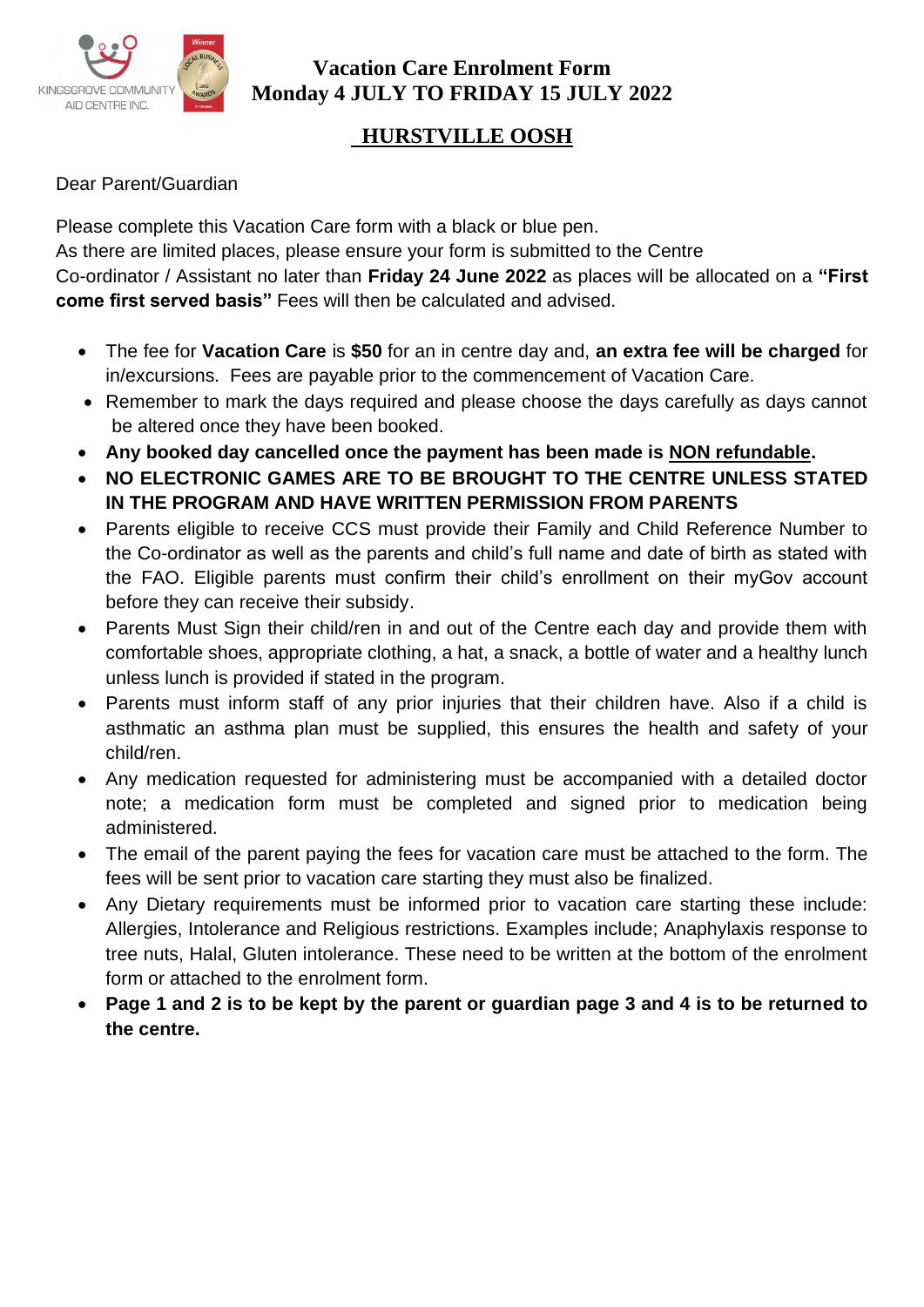

#### **Vacation Care Policy Summary;**

#### **The following items are important to keep in mind as they are to do with your child's attendance in our vacation care program.**

- 1. Fees need to be paid two weeks before vacation care starts otherwise your child will not be accepted. Any account queries call our Admin officer on 91507823 Monday to Thursday 9am-3pm.
- 2. **Water bottles** are to be brought **every day**; alternatively, you can purchase one from the centre at \$1.50.
- 3. **Hats** and **Protective Shoes** are to be worn, otherwise your child will not be able to **attend excursions** or take part in the **outdoor activities**.
- 4. Morning Tea and Lunch needs to be brought **every day**. Alternatively, if you would like us to prepare lunch the following items are; Sandwich and Fruit \$2.00, Sandwich and Cheese and Crackers with fruit \$5.00. We need to be informed the day before your child attends.
- 5. **Excursion Days**, children must **not** arrive after **9am**. Otherwise they will not be accepted to go on the excursion as they may miss or delay the bus.(No excursions during Lockdown period)
- 6. Children must follow the instructions set by the educators. A maximum of **three warnings** will be given. If behavior persists parents will be notified and the child will be sent home, **without** a refund given.
- 7. **All families** must supply a **contact** which may be contactable during the day in case of situations where the parent/guardian may not be able to answer the phone. Situations include where the child is ill and parents are **unable** to pick them up from the centre.
- 8. **No Electronics** or other personal belongings are to be brought in to the centre. Any electronics found will be **confiscated** and **locked away**, and **returned** to the **parent**.
- 9. **Under no circumstance** is any educator responsible for personal belongings of a child. We encourage children to use the items supplied by the Centre not items from home unless stated in the program. Items which are being specified include: Toys, Collectible cards, Handballs, Dolls.
- 10.We encourage all children to pack away their activity prior to leaving the centre; we understand that some activities involve children who are still using the equipment. Although would appreciate the children packing up the specified items.
- 11.The Centre closes at **6pm**, after 6pm there is a late fee of **\$30.00** for **every 15 minutes** or part of. This needs to be paid on the day to the two staff members who are present. Please notify us if you are sending someone else to pick up your child and/or if you're running late. **Hurstville Vacation Care: 0418481358**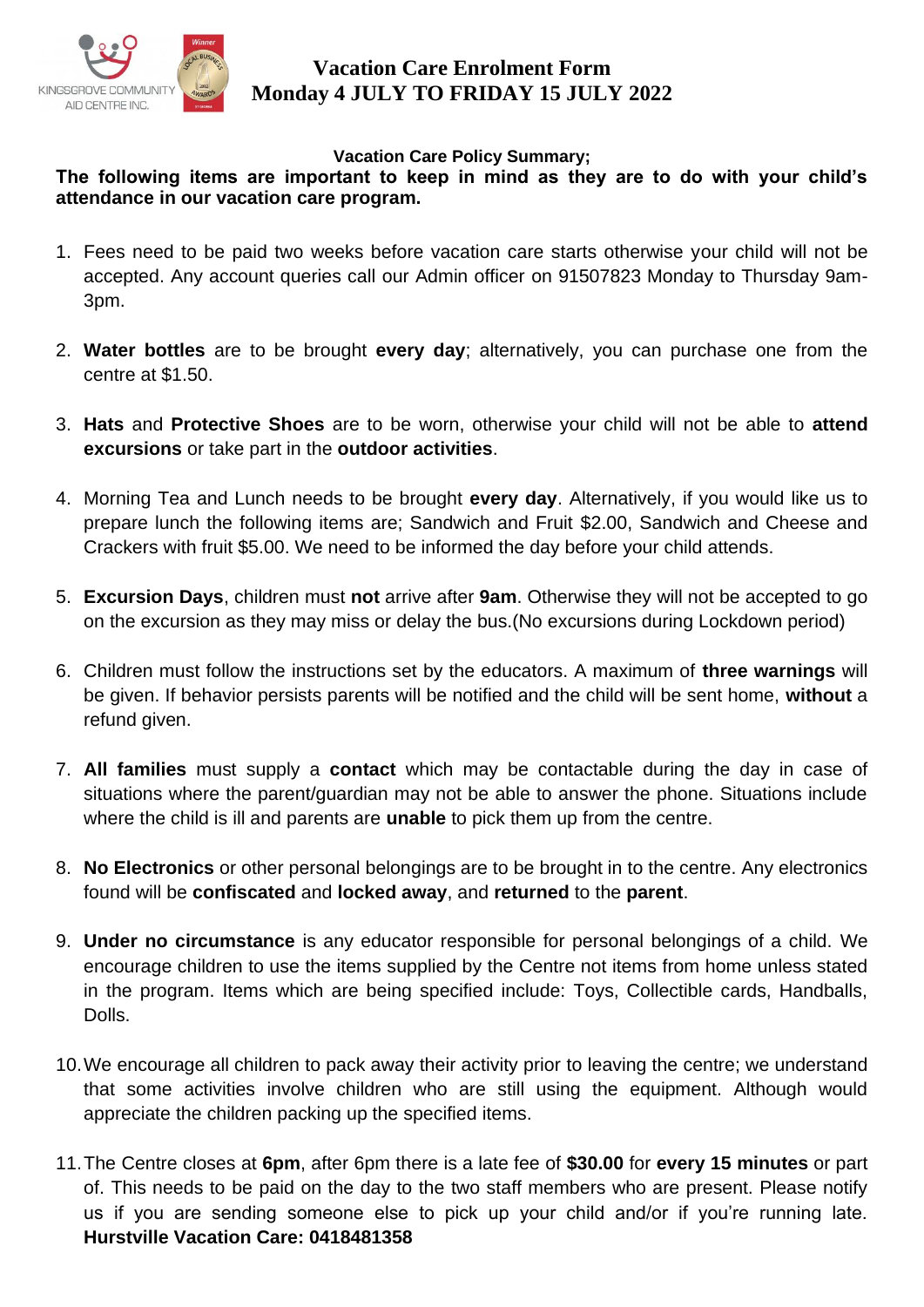

# **HURSTVILLE OOSH**

| <b>DATE</b>                                                                                                                                                                                                                                                                    |         | <b>PROGRAMMED ACTIVITY</b>                                | <b>COST</b> | <b>TICK</b> |  |
|--------------------------------------------------------------------------------------------------------------------------------------------------------------------------------------------------------------------------------------------------------------------------------|---------|-----------------------------------------------------------|-------------|-------------|--|
| <b>Monday</b>                                                                                                                                                                                                                                                                  | 4/7/22  | INCENTRE DAY- NATURE WALK AND NATURE ART                  | \$50        |             |  |
| <b>Tuesday</b>                                                                                                                                                                                                                                                                 | 5/7/22  | INCENTRE DAY-ABORIGINAL ARTS AND CRAFT DAY                | \$50        |             |  |
| Wednesday                                                                                                                                                                                                                                                                      | 6/7/22  | INCURSION DAY - CIRCUS SKILLS WORKSHOP                    | \$65        |             |  |
| <b>Thursday</b>                                                                                                                                                                                                                                                                | 7/7/22  | INCENTRE DAY - MINI MARKET DAY                            | \$55        |             |  |
| <b>Friday</b>                                                                                                                                                                                                                                                                  | 8/7/22  | EXCURSION DAY TO GLOW CRAZY INDOOR PARTY CENTRE CARLTON   | \$75        |             |  |
| <b>Monday</b>                                                                                                                                                                                                                                                                  | 11/7/22 | <b>INCENTRE DAY- LEGO MASTERS</b>                         | \$50        |             |  |
| <b>Tuesday</b>                                                                                                                                                                                                                                                                 | 12/7/22 | INCENTRE DAY - TALENT SHOW AND TREASURE HUNT              | \$50        |             |  |
| Wednesday                                                                                                                                                                                                                                                                      | 13/7/22 | IN CENTRE DAY - PAINT ON CANVAS, PLASTER OR A WOODEN TRAY | \$55        |             |  |
| <b>Thursday</b>                                                                                                                                                                                                                                                                | 14/7/22 | INCENTRE DAY-BECOME A MINI MASTERCHEF ON BASTILLE DAY     | \$55        |             |  |
| <b>Friday</b>                                                                                                                                                                                                                                                                  | 15/7/22 | EXCURSION DAY - TO MANHATTEN SUPERBOWL MASCOT             | \$80        |             |  |
| <b>Monday</b>                                                                                                                                                                                                                                                                  | 18/7/22 | INCENTRE - ELECTRONICS AND GAMES DAY                      | \$50        |             |  |
| Please make sure the following section is completed as incomplete forms will not be accepted. Remember to mark<br>the days required and please choose the days carefully as days cannot be altered once they have been booked<br>Does your child have Food Allergies Y/N if Y; |         |                                                           |             |             |  |

Does your child have Food Intolerances Y/N if Y; \_\_\_\_\_\_\_\_\_\_\_\_\_\_\_\_\_\_\_\_\_\_\_\_\_\_\_\_\_\_\_\_\_\_\_\_\_\_\_\_\_\_\_\_\_\_\_\_\_\_\_\_\_\_\_\_\_\_\_\_\_\_\_\_

Does Your Child have religious restrictions Y/N if Y; \_\_\_\_\_\_\_\_\_\_\_\_\_\_\_\_\_\_\_\_\_\_\_\_\_\_\_\_\_\_\_\_\_\_\_\_\_\_\_\_\_\_\_\_\_\_\_\_\_\_\_\_\_\_\_\_\_\_\_\_\_

Child/ren's Name: **We are all that the set of the set of the set of the set of the set of the set of the set of the set of the set of the set of the set of the set of the set of the set of the set of the set of the set of** 

| Parents<br>. Name: | 'hone |
|--------------------|-------|
|                    |       |

The child/ren named above has/have permission to attend Hurstville Vacation Care and participate

In the organized activities.

| Parent's Signature: |  |  |
|---------------------|--|--|
|---------------------|--|--|

Vacation Care Fees Paid Receipt number: \_\_\_\_\_\_\_\_\_\_\_\_\_\_\_\_\_\_\_\_\_\_\_\_\_\_\_\_\_\_\_\_\_\_\_\_\_\_\_\_\_\_\_\_

**PAYEE EMAIL: \_\_\_\_\_\_\_\_\_\_\_\_\_\_\_\_\_\_\_\_\_\_\_\_\_\_\_\_\_\_\_\_\_\_\_\_\_\_\_\_\_\_\_\_\_\_\_\_\_\_\_\_\_\_\_\_\_\_\_\_\_\_\_\_\_\_\_\_\_\_\_**